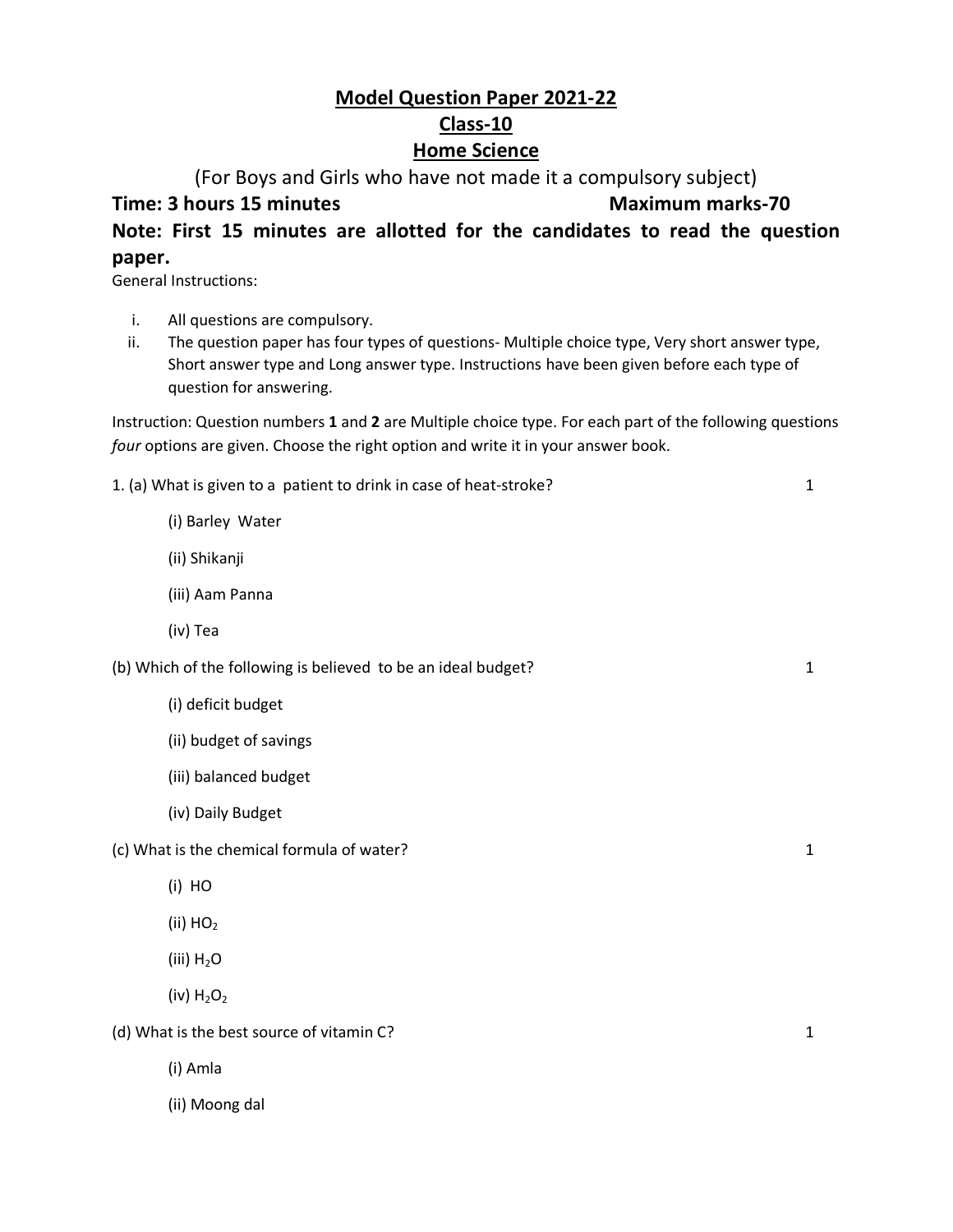| (iii) Rice                                                                                                                     |                |
|--------------------------------------------------------------------------------------------------------------------------------|----------------|
| (iv) Milk                                                                                                                      |                |
| 2. (a) Which disease is spread by mosquitoes?                                                                                  | 1              |
| (i) smallpox                                                                                                                   |                |
| (ii) Tuberculosis                                                                                                              |                |
| (iii) Malaria                                                                                                                  |                |
| (iv) Typhoid                                                                                                                   |                |
| (b) The cheque given on an auspicious occasion is called -                                                                     | 1              |
| (i) Gift Cheque                                                                                                                |                |
| (ii) Traveller's Cheque                                                                                                        |                |
| (iii) Cross Cheque                                                                                                             |                |
| (iv) Order Cheque                                                                                                              |                |
| (c) When do we use Ice-Cap?                                                                                                    | $\mathbf{1}$   |
| (i) In severe pain                                                                                                             |                |
| (ii) In high fever                                                                                                             |                |
| (iii) In bone fracture                                                                                                         |                |
| (iv) Sprain                                                                                                                    |                |
| (d) 'The Environment Day' is celebrated on -                                                                                   | 1              |
| (i) 1 June                                                                                                                     |                |
| (ii) 12 June                                                                                                                   |                |
| (iii) 5 June                                                                                                                   |                |
| (iv) 18 June                                                                                                                   |                |
| Instruction: Question numbers 3 and 4 are Very short answer type. Write answer of each part in about<br>a maximum of 25 words. |                |
| 3.(a) What are the benefits of plantation?                                                                                     | 2              |
| (b) What are the main sources of water?                                                                                        | 2              |
| (c) The cost of 8 kg of pomegranate is Rs. 640, What will be the cost of one kg of pomegranate?                                | 2              |
| (d) What is the body temperature of a healthy human being?                                                                     | $\overline{2}$ |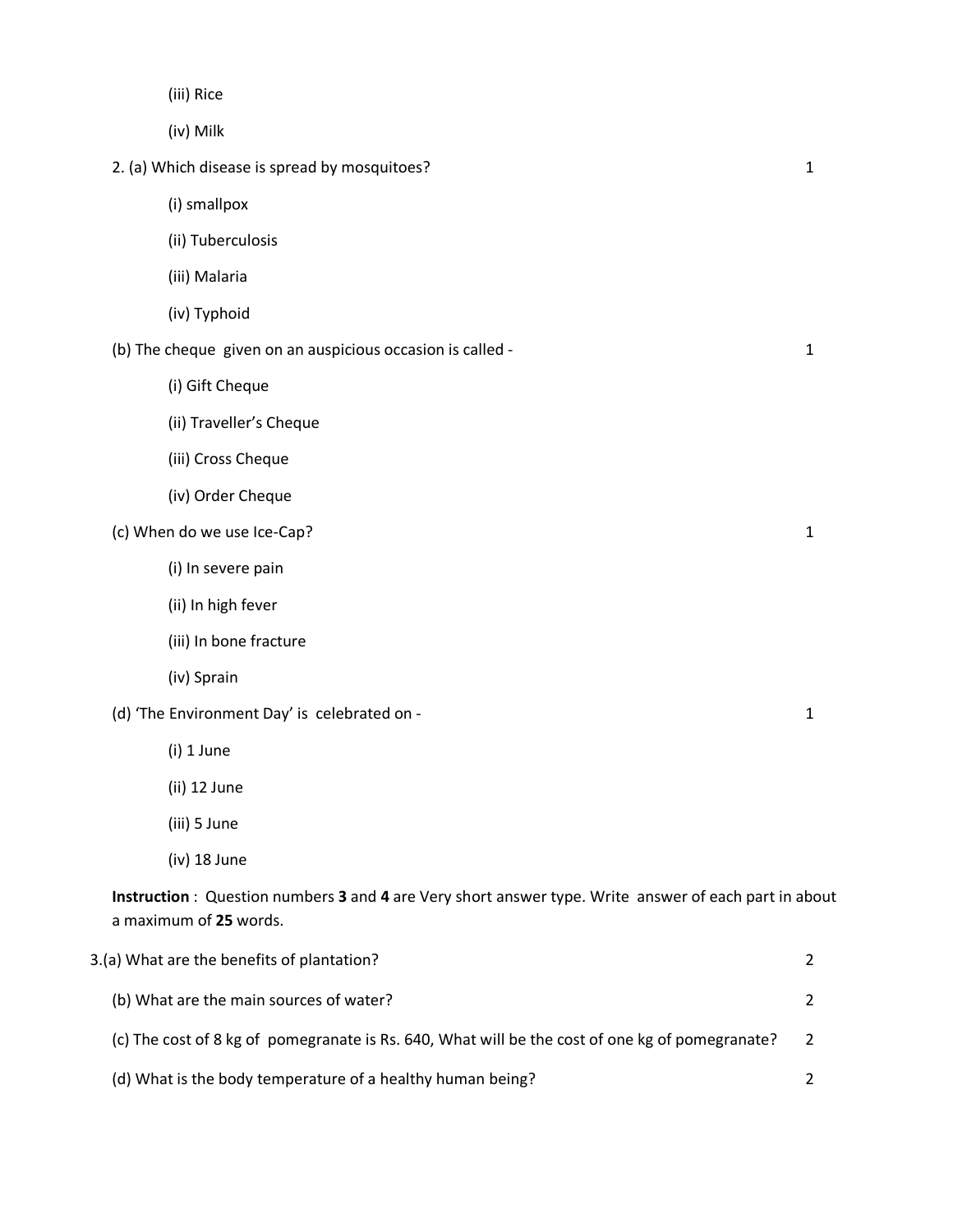| (e) What is meant by frugality?                                                                                    | 2       |
|--------------------------------------------------------------------------------------------------------------------|---------|
| 4.(a) Name the diseases that spread through air.                                                                   |         |
| (b) Write down two benefits of sewing clothes at home?                                                             | 2       |
| (c) How is the curdled milk water prepared?                                                                        | 2       |
| (d) Why is food necessary for body?                                                                                | 2       |
| (e) What do you understand by respiration?                                                                         | 2       |
| Instructions: Question numbers 5 to 7 are Short answer type. Give answer of each part in a maximum of<br>50 words. |         |
| 5.(a) What is the importance of vegetables in our diet?                                                            | 4       |
| Or                                                                                                                 |         |
| Explain the difference between bone fracture and sprain.                                                           | 4       |
| (b) Explain the different types of family budget.                                                                  | 4       |
| Or                                                                                                                 |         |
| What are the benefits of having a life insurance policy?                                                           | 4       |
| 6.(a) What are the different methods of cooking food? Describe any one.                                            | $2+2=4$ |
| Or                                                                                                                 |         |
| Write measures for environmental protection.                                                                       | 4       |
| (b) What items are kept in the sewing kit? Make a list.                                                            | 4       |
| Or                                                                                                                 |         |
| Write the causes and preventive measures of noise pollution.                                                       | 4       |
| 7.(a) What is meant by direct income and indirect income?                                                          | 4       |
| Or                                                                                                                 |         |
| Write a short note on pond water. What measures can be taken to prevent pond water<br>contamination?               | 4       |
| (b) When, how and why are ice caps used?                                                                           | 4       |